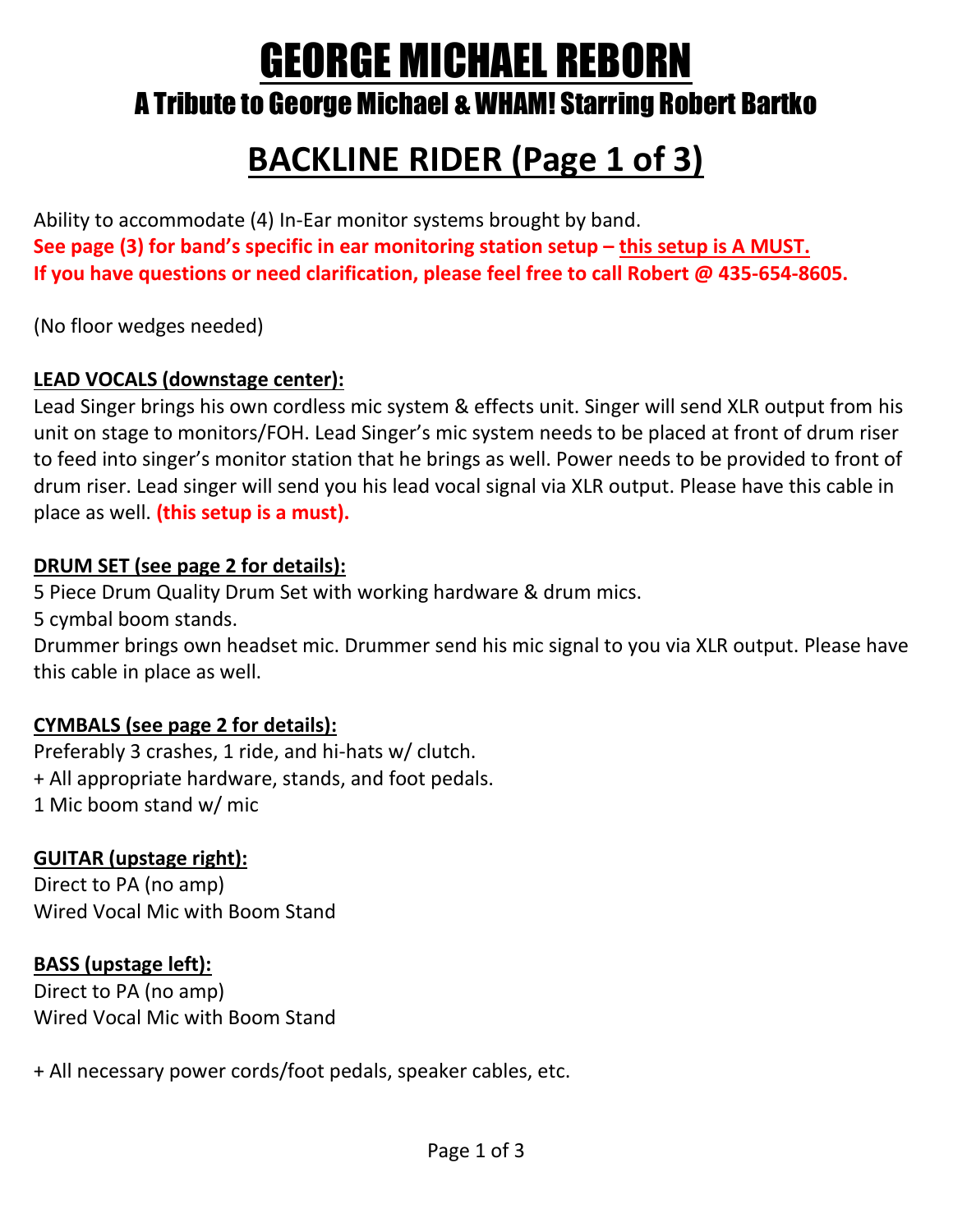#### **DRUM SET & CYMBALS (details):**

## *The following is the drummer's preferred kit and is not required. If preferred kit is not available – please provide a high-quality kit with working hardware. Please contact artist with Brand/Model of kit if substitution is being used. Quality substitution suggestions listed below:*

- Clear plexiglass drum shield
- Ludwig classic maple
- 13x9 rack tom
- 16x16 floor tom w/legs
- 18x16 floor tom w/legs
- $\bullet$  22x14 kick
- 6.5x 14 ludwig black beauty
- 6.5 x14 ludwig supraphonic
- Cymbals (Paiste) *(if not available please contact)*
	- o Paiste cymbals
	- o 18in pstx swish crash
	- o 18in signature fast crash
	- o 15in paiste 602 modern essentials hihat
	- o 20in pstx swish medium crash
	- o 22in dark energy MKII ride
	- o 10in signature splash
	- o 10in pstx splash
- Fresh heads coated emperor heads on toms, Coated powerstroke 3 on bass drum batter , smooth white w/5'' hole on rezo side , coated cs reversed dot on snares
- 5 DW 9000 Boom stands
- 2 DW 9000 snare stands
- 1 DW 9000 triple leg hihat stand
- 1 DW 9000 single bass drum pedal
- 1 Roc n Soc Hydraulic round drum throne or similar
- 1 Drum Rug
- 1 conductor sheet music stand
- 8x8 Drum Riser

#### **DRUM SET SUBSTITUTIONS SUGGESTIONS:**

- Yamaha maple or Birch Absolute
- Yamaha Oak Custom
- DW Collectors
- DW Performance

#### **STAGING:**

Additional, small dressing room needs to be provided right next to stage for quick costume changes; can be as simple as pipe & drape, providing full body coverage from view of audience. Full shading of the stage needs to be provided for any daytime shows in direct sunlight.

#### **PARKING:**

Parking to be provided for Artist's transportation within a reasonably convenient distance to Venue for the duration of the soundcheck, and during the artists time at the Venue for the Show.

## The page 3 Stage Wiring for the bands individual monitor stations IS A MUST -  $\rightarrow$   $\rightarrow$